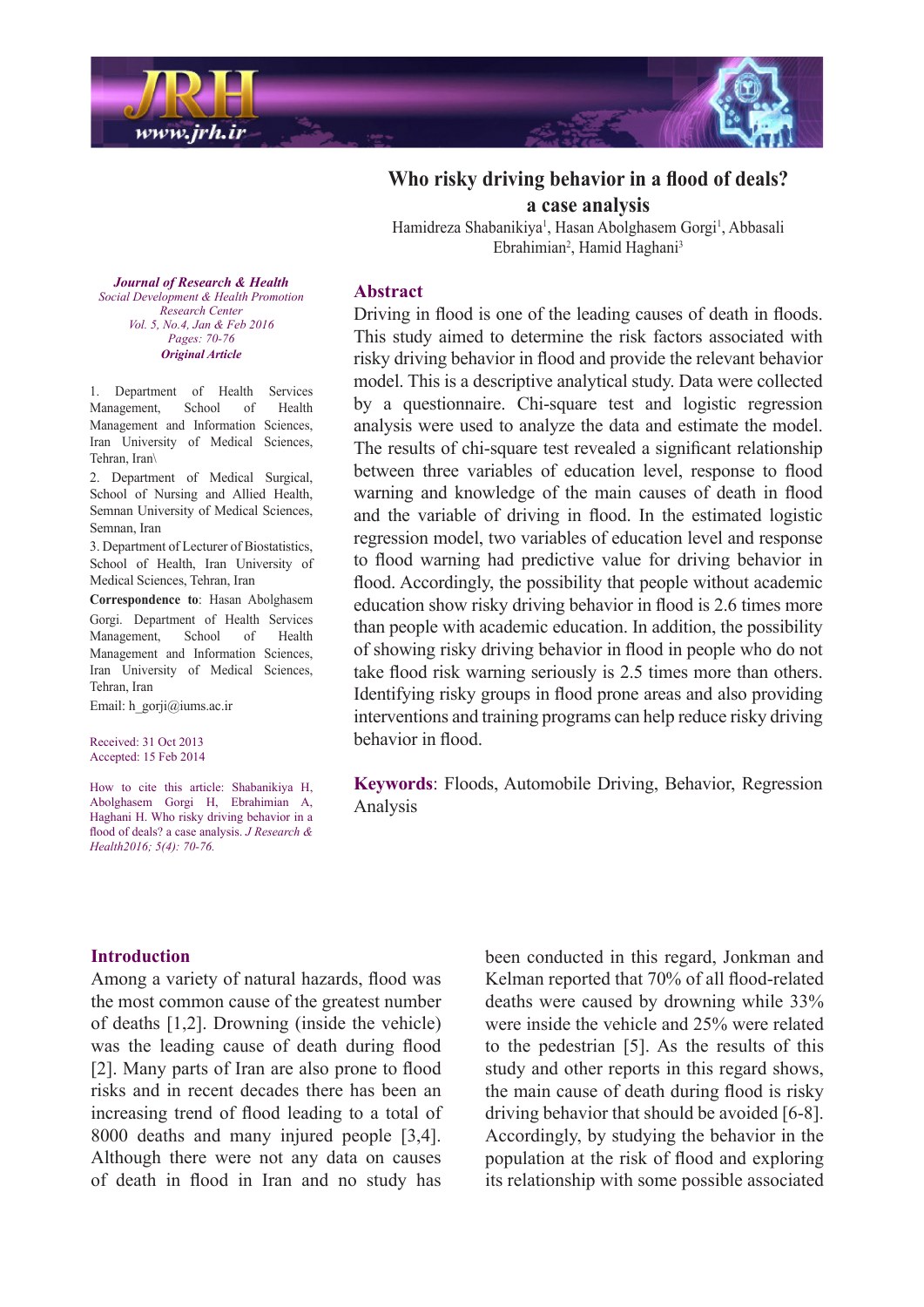factors, occurrence or non-occurrence of the behavior could be predicted in individuals at the time of flood and high-risk groups and individuals could be identified and as a result training measures could be provided to reduce the occurrence of this behavior.

To date, studies conducted on flood as a natural disaster are mainly concerned with the extent and causes of deaths or diseases arising from flood  $[9-12]$ . Other major studies conducted in this regard are about the amount of preparedness and evaluation of individuals' behavior and responses to all types of natural disasters in general such as earthquakes and flood  $[13, 14]$ . Furthermore, studies have been conducted on risk assessment, perceived flood risk and the role of communication in this regard  $[15]$ . In a study conducted by Sorenson, demographic profile, environmental information and some social factors were investigated as possible risk factors influencing people's behavior during disasters  $[16]$ . However, very few studies have been conducted on risky driving behavior in flood. This study aimed to determine risk factors associated with risky driving behavior in flood. A model was estimated by risk factors determined to predict the possibility of this risky behavior during flood.

## **Method**

This analytical study was conducted in 2013 in Quchan, located in the northeast of Iran and a flood prone area  $[17]$ . The study population included all people over 18 years old living in Ouchan covered by Ouchan health network  $(n=71,361)$  [18]. Inclusion criteria included being literate, no obvious mental and cognitive diseases, not participating in training courses related to flood, living in Quchan at least for three years and having a driver's license. People who did not meet inclusion criteria were excluded from the study.

A researcher-made questionnaire was used to collect data. The questionnaire validity was assessed and confirmed by experts in the field of health in disasters and emergencies from Iran and Tehran universities of medical sciences and experts from the Red Crescent Organization who had experience in disaster relief and rescue, especially flood. The reliability of the questionnaire was evaluated by the test-retest method. The questionnaire was completed twice, with an interval of two weeks, by 60 people and the reliability was confirmed by the correlation coefficient of  $0.81$ . The questionnaire had two main parts. The first part of the questionnaire pertained to the dependent variable assessment i.e. driving in flood. In this part a scenario was proposed for the respondents to determine whether they would drive in flood or not. In this scenario, the individual was asked to imagine a flood. Then based on the mentioned scenario, three multiple-choice questions (including "totally agree", "agree", "disagree" and "totally disagree") were presented. If the respondents selected "totally agree" or "agree", they were considered as having risky driving behavior in flood and otherwise, they were considered as not having risky driving behavior in flood. Given that logistic regression was used in this study, in which the dependent variable must be binary, the data were coded as  $0$  and  $1$  to perform statistical analysis in SPSS software. Code 1 was given to the group with risky driving behavior in flood and the other group was coded 0. The internal reliability of these three questions was measured by Cronbach's alpha test, obtained as  $0.87$ , and confirmed.

The second part of the questionnaire contained 9 questions to evaluate 9 independent variables in this study (possible risk factors associated with risky driving behavior in flood). Given that the best mode for logistic regression is when binary independent variables are included in the analysis, despite their different nature, these variables were considered binary in the statistical analyses performed and were coded as 0 and 1. These variables included age (age group  $18$  to  $35$ ) years and above 35 years), gender, marital status, education level (people without and with academic education); response to the flood warning (people who leave the place immediately after receiving the warning and people who do not leave the place), experience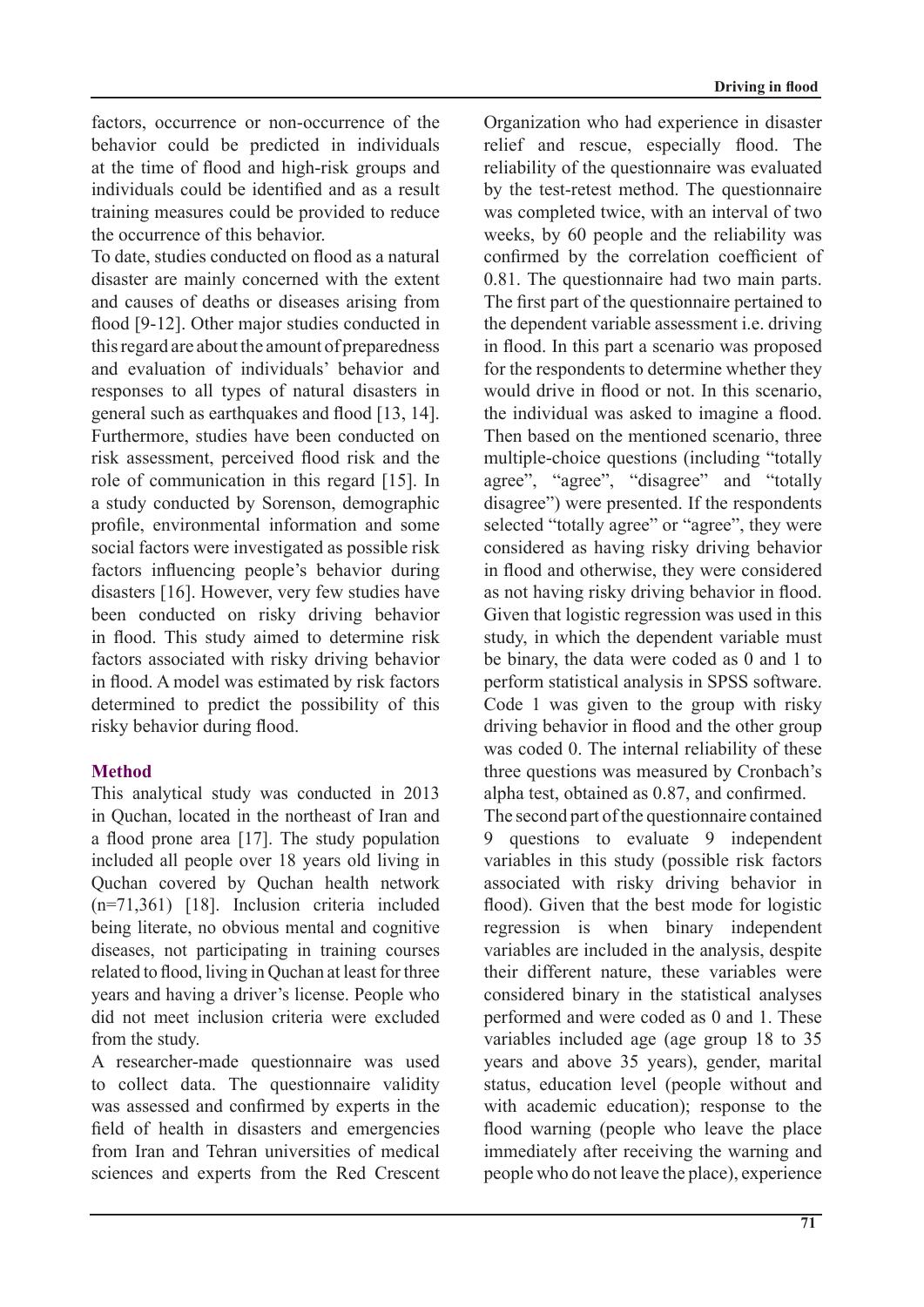of exposure to flood, experience of losses due to flood, perceived flood threat (people who believe flood may occur in their living place and those who do not think so) and knowledge about the causes of deaths in flood.

Given that the main statistical test used in this study was logistic regression and there is no specific formula in logistic regression to determine the sample size and in the statistical references, it is recommended to consider 15 to 20 participznts for each independent variable, the sample size was calculated as follows for the 9 independent variables  $[19]$ .

 $135 = 9 \times 15$  with respect to the potential loss of  $10\%$ , the final sample was:

 $135 + 15 = 150$ 

Thus, the final sample size included 150 participznts who were selected from the study population by multistage sampling. In the first stage, seven clusters were selected based on seven urban health centers. In the second stage, stratified sampling was performed, *i.e.* subjects were selected in proportion to the population covered by each center. In the third step, a number of family files were selected systematically and based on the last two digits of households files in each health center (according to the number of participznts determined for each center) and in the final step one person was selected from those over 18 years of each household as the final participznts.

To collect data, the researcher went directly to the homes of subjects based on existing addresses in the households' health files. To respect the ethical principles, after explaining the research objectives for participants and reassuring them about the confidentiality of their personal information and obtaining their informed consent to participate in the study, the researcher delivered coded and anonymous questionnaires to the subjects. After the questionnaires were completed, they were returned to the researcher. Data collection lasted almost two months

In this study, chi-square test was used to assess the significant relationship between all independent variables (possible risk factors) and the dependent variable. The significance level in this test was considered less than  $0.05$  $(p<0.05)$ . Independent variables that showed a significant relationship with the dependent variable were identified as the risk factors associated with risky driving behavior in flood and using binary logistic regression they were used to determine the predictive equation of the risky behavior. Forward logistic regression was performed and independent variables were entered into the equation step by step according to the intensity of their relationship with the dependent variable.

### **Results**

Most participants in this study were in the age group  $18-35$  years  $(73%)$ . The number of men participating in the study was more than women  $(63\%$  vs.  $27\%)$ . Eighty percent of the subjects were single and the rest were married. Forty percent of respondents had an academic degree.

Table 1 shows the results of chi-square test performed to assess the relationship between the independent variables (possible risk factors) and the dependent variable (driving in flood).

The findings show that there is a significant relationship between three independent variables of education level, attitudes toward the flood warning and knowledge about the risks of flood and the dependent variable of driving in flood ( $p \le 0.05$ ) (Table 1).

**Table 1** *Chi-square test results* 

| Dependent<br>variable                            | Driving in flood |            |  |  |
|--------------------------------------------------|------------------|------------|--|--|
| Independent<br>variable                          | p-value          | Chi-square |  |  |
| Age                                              | 0.775            | 0.081      |  |  |
| Gender                                           | 0.895            | 0.017      |  |  |
| Marital status                                   | 0.175            | 1.839      |  |  |
| <b>Education</b> level                           | 0.000            | 12.386     |  |  |
| Response to the flood<br>warning                 | 0.007            | 7.278      |  |  |
| Experience of exposure<br>to flood               | 0.748            | 0.103      |  |  |
| Experience of losses due<br>to flood             | 0.095            | 2.781      |  |  |
| Perceived flood threat                           | 0.182            | 1.778      |  |  |
| Knowledge about the<br>causes of deaths in flood | 0.036            | 4.416      |  |  |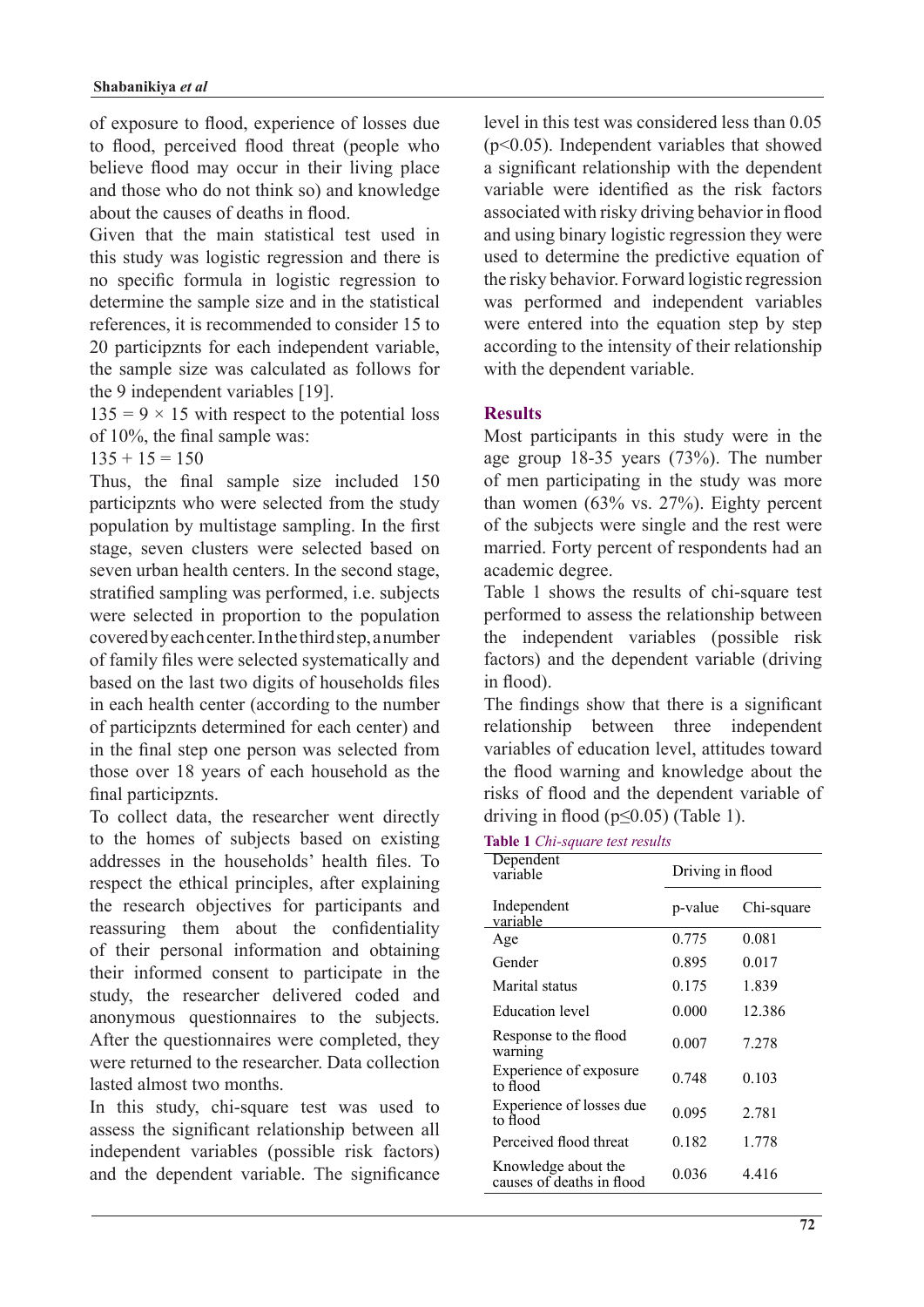As mentioned, the independent variables which had a significant relationship with the dependent variable (education level, attitudes toward the flood warning and knowledge about the risks of flood) were entered into the logistic regression analysis as potential predictors to estimate the predictive model of risky driving behavior in flood Table 2 shows the coefficients of these variables estimated in the model. The results of Hosmer-Lemeshow test for the dependent variable of driving in flood showed that the predicted values based on the model are fitted with the observed values  $(p=0.5)$ 

As shown in Table 2, the independent variable of knowledge about the main causes of death in flood that was entered into the logistic

regression equation as one of the possible risk factors (independent variables) did not have a predictive value for risky driving behavior in flood in the model as its related regression coefficients were not significant in the final .equation

Based on the estimated odds ratios shown in Table 2, the possibility that people without academic education show risky driving behavior in flood was 2.5 times more than people with academic education. In addition, the findings of this table show that people who do not take the flood risk warning seriously are 2.5 times more prone to say they will probably drive in flood (risky behavior) than others (those who take warning seriously).

| <b>Coefficient</b><br>Independent variable       | ß     | S.E   | Wald  | Sig   | Exp(B) |
|--------------------------------------------------|-------|-------|-------|-------|--------|
| Education level                                  | 0.982 | 0.387 | 6.447 | 0.011 | 2.669  |
| Response to the flood warning                    | 0.949 | 0.435 | 4.761 | 0.029 | 2.583  |
| Knowledge about the causes of deaths<br>in flood | 0.614 | 0.409 | 2.257 | 0.133 | 1.849  |

*flable 2 Coefficients of the predictive model of risky driving behavior in flood* 

### **Discussion**

The study findings shows that there was no statistically significant difference between participants' gender and their agreement to drive during flood and both genders had the same desire to drive during flood. The results of a study conducted by Booth and Nolen also revealed that gender differences between girls and boys in taking risk in uncertain situations are not due to the inherent differences between genders and can be a reflection of social learning [20].

The results of this study also indicated that there are no significant differences between the answers to questions of driving in flood and marital status and this study showed that single and married people's risk-taking is the same when facing flood. Given that studies generally suggest that there is a high level of variety of problems in single people such as cardiovascular and respiratory diseases and other external causes of death etc.  $[21,22]$ , The results of this study cannot be attributed to physiological, physical and psychological problems, but it seems that the main cause is deficient knowledge in a large part of the population.

Also people with good knowledge about the main causes of death in flood, compared to those without this knowledge, less stated that they would drive in flood. The relationship between these two variables was statistically significant. The reason may be that having knowledge about the risks of a specific phenomenon will lead to more cautious and more accurate decision-making when facing with it. The results of this study are consistent with the findings of Luwak, and Ostad Taghizadeh. Levak. in a study aimed to identify and understand the requirements for active participation of families in emergency preparedness plans concluded that for people's active participation in the activities of emergency preparedness plans and taking measures in this area, it is necessary that sufficient knowledge be provided about emergency conditions and the risky consequences and then motivation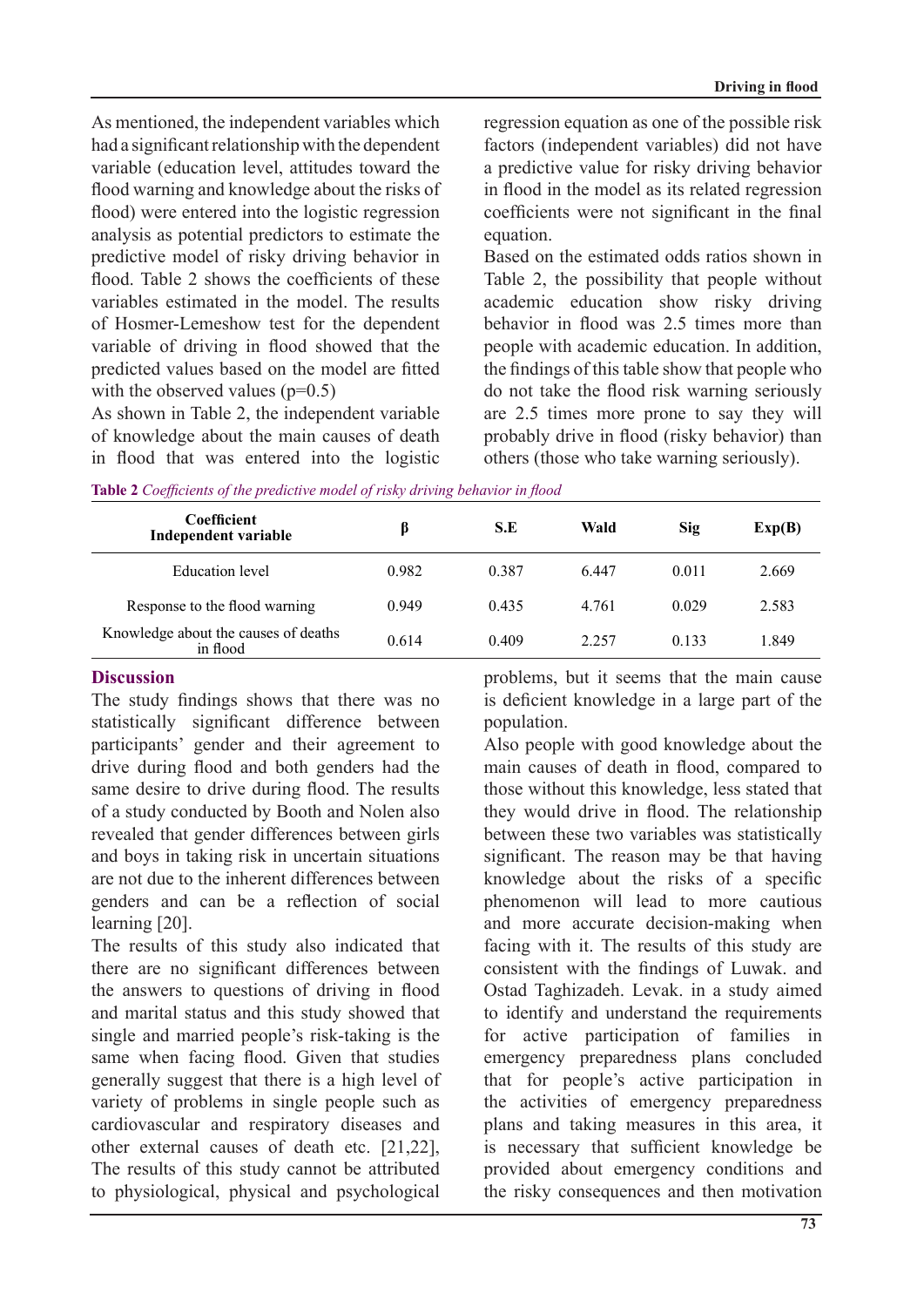and facilities be given to participate in such activities  $[23]$ . As can be seen in this study, as in the present study, having knowledge about a particular phenomenon (emergency conditions) and the consequences is associated with the correct reaction to it (avoiding risky behavior, lack of preparedness for emergencies). Ostad Taghizadeh, in a study titled "Knowledge, Attitude and Practice of Tehran's Inhabitants for an Earthquake and Related Determinants" detected low level of knowledge about earthquake and its risks as one of the risk factors for lack of taking safety measures against earthquake  $[24]$ . As can be seen in this study, similar to the present study, low knowledge about a particular phenomenon (earthquake) and its consequences result in a high-risk behavior (lack of taking preventive and safety measures against earthquakes).

The results of the present study indicate a significant relationship between educational level and risky driving behavior in flood, i.e. lower level of education led to higher risky driving behavior in flood in that the possibility of driving in flood in people with low educational level was 2 times more than that in educated people. Geckova. also demonstrated that there is an inverse relationship between people's education level and the occurrence of risky behaviors; so that people with lower levels of education conduct more risky behaviors [25]. It seems that one of the main causes of this finding solving and better decision-making in educated is the power of thinking, reasoning, problempeople than those with lower education. That is why these people make the right decision not to drive in flood when faced with flood.

No relationship was observed between the question "Can I experience flood in my living place?" i.e. a question which evaluates the variable of perceived flood risk in people, and risky driving behavior in flood. In interpreting this finding, the study of Solis. should be mentioned  $[26]$ . Their findings indicated that the residents of some areas have the ability to properly understand the risk, but it is not so in some areas. In areas where there is a proper understanding of the risk, there is a significant direct relationship between proper understanding of the risk as an influencing making when facing the risk. Their study factor and their appropriate decisionclearly showed regional differences in the willingness of families to leave their living place in the face of hurricane risk, so that families living in Southeast Florida who did not have a proper understanding of hurricane occurrence (perceived low risk) less tended to leave their homes and no relationship was observed between their perceived risk and their decision to evacuate their homes, while residents of Northwest Florida, who had proper (and high) risk perception were more willing to leave their living place and in this area there was a significant relationship between perceived risk and decision to evacuate, although the real risk of hurricane occurrence was the same and high in both regions. In this study, lack of understanding the relationship between the flood risk and risky driving behavior in flood can be attributed to the same geographical differences in the ability to properly understand the risk in people living in different areas.

Also as expected, the percentage of people who took flood warning seriously i.e. they stated that they leave the site immediately after receiving the flood warning news, and also stated that they would not drive in flood, was more than the percentage of people who did not take the warning seriously and the relationship was significant between these variables and the variable of response to flood warning. Drobot. in a study to investigate the relationship between some variables and risky driving behavior in flood in two state/ city of Denver/Austin in the US shows that there was a significant relationship between response to flood warning and risky driving behavior in flood; so that the possibility of driving in flood was higher in those who did not take warnings seriously  $[27]$ .

The findings of this study also showed that the relationship between two independent variables of academic education and response to flood warning and the dependent variable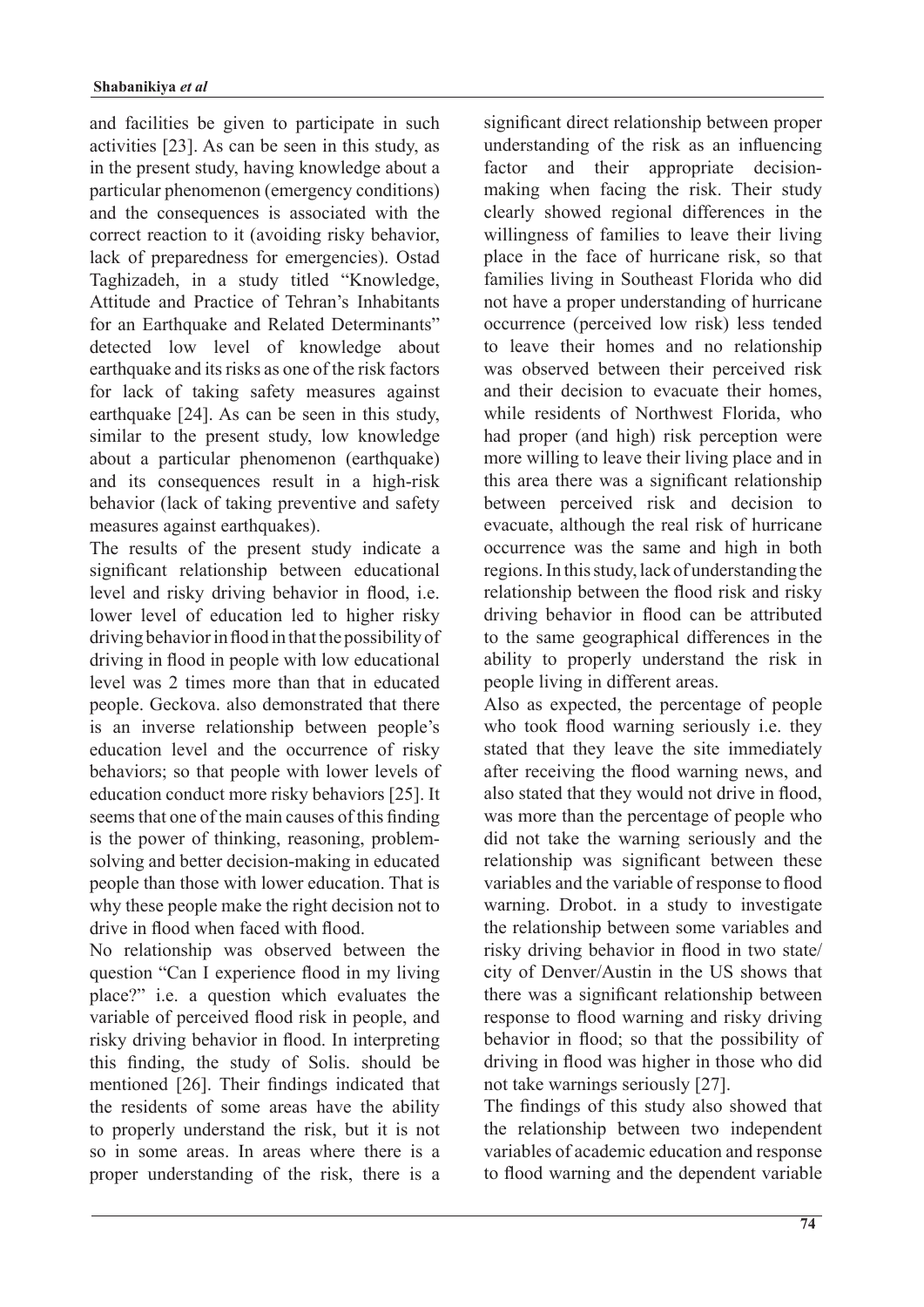of the research (risky driving behavior in flood) was statistically significant and considering the significance of their coefficients in the estimated regression model, they can be considered as two predictor variables for risky driving behavior in flood. These two variables are both dependent on awareness, knowledge and physical or virtual experience indicating that natural disasters training should be considered by health managers and policy makers in different parts of Iran depending on the type, severity and the potential risk.

### **Conclusion**

Overall, based on the findings, people without academic education and those who do not take flood warning seriously are considered as people with risky driving behavior in flood. Accordingly, these groups can be identified in flood prone areas and group or individual training programs can be implemented for them to reduce the occurrence of this risky behavior. Also some interventions can be performed to increase the effectiveness of flood warning messages so that these warnings are taken more seriously. In this regard, it is suggested that qualitative studies be conducted to explore the visible and invisible reasons of not taking flood warnings seriously by some people.

This study had some limitations in terms of the identification and separation of the participants who had the real experience of being trapped in flood from those who did not. No limitation was faced in the implementation and application of statistical methods.

### **Acknowledgements**

This paper is the result of a research project approved and supported by Iran University of Medical Sciences and Health Services in 2012 .(91-03-136-18868)

## **Contributions**

Study design: HAG, HS Data collection and analysis: HH Manuscript preparation: HAG, HS, AE

#### **Conflict of interest**

"The authors declare that they have no competing interests."

#### **References**

1- Clements BW. Disasters and public health: planning and response. Burlington, MA: Mosby; 2009.

2- Ciottone G. Darling RG. Anderson P. et al. Disaster medicine. Philadelphia. PA: Mosby: 2006.

3- Summarized table of natural disasters in Iran Islam Rep from 1900 to 2014.  $2014$ ; [1 screen]. Available

atURL:http://www.emdat.be/results-country-profile. Accessed January 11, 2014.

4- Ardalan A, Holakouie Naieni K, Kabir M, et al. Evaluation of Golestan provonce's early warning system for flash floods, Iran, 2006-7. *Int J* Biometeorol2009; 53(3): 247-54.

5- Jonkman S, Kelman I. An analysis of the causes and circumstances of flood disaster death. Disaster 2005;  $29(1)$ : 75-97.

6- Floods. 2014; [1 screen]. Available at URL: http:// www.prep4agthreats.org/Natural-Disasters/floods. Accessed January 1, 2014.

7- Flood damage and fatality statistics. [1 screen]. Available at URL: http://www.floodsafety.com/ national/life/vehicledanger.htm. Accessed January 1, 2014.

8- Few R, Kovats S, Matthies F, Ahern M. Floods, Health and climate change: a strategic review. 2004; [138 screens]. Available

atURL:http://www.tyndall.ac.uk/sites/default/files/ wp63.pdf. Accessed January 1, 2014.

9- Fillmore E, Ramirez M, Roth L, Robertson M, Atchison C, Peek-Asa C. After the waters receded: a qualitative study of university officials disaster experiences during the Great Iowa flood of 2008. J Community Health 2011; 36(2): 307-15.

10- Fitzgerald G, Du W, Jamal A, Clark M, Hou X. Flood fatalities in contemporary Austraalia (1997-

2008). Emerg Med Australas 2010; 22(2): 180-186.

11- Kellar D, Schmidlin T. Vehicle-related flood deaths in the United States. *J Flood risk Manage* 2012; 5(2): 153-163.

12- Tapsell S, Tunstall S. I wish I'd never heard of Banbury: the relationship between place and the health impacts from flooding. *Health Place* 2008; 14(2): 133-154.

13- Coulston J, Deeny P. Prior exposure to major flooding increases individual preparedness in high-risk popualtions *Prehosp Disaster Med* 2010<sup>-</sup> 25(4)<sup>-</sup> 289-95. 14- Seyedin H, Ryan J, Sadeghi S. Lessons learnt from the past and preparedness for the future: how a developing country copes with major incidents. *Emerg* 

Med J2011; 28: 887-91. 15- Terpstra T. Emotions, trust, and perceived risk: